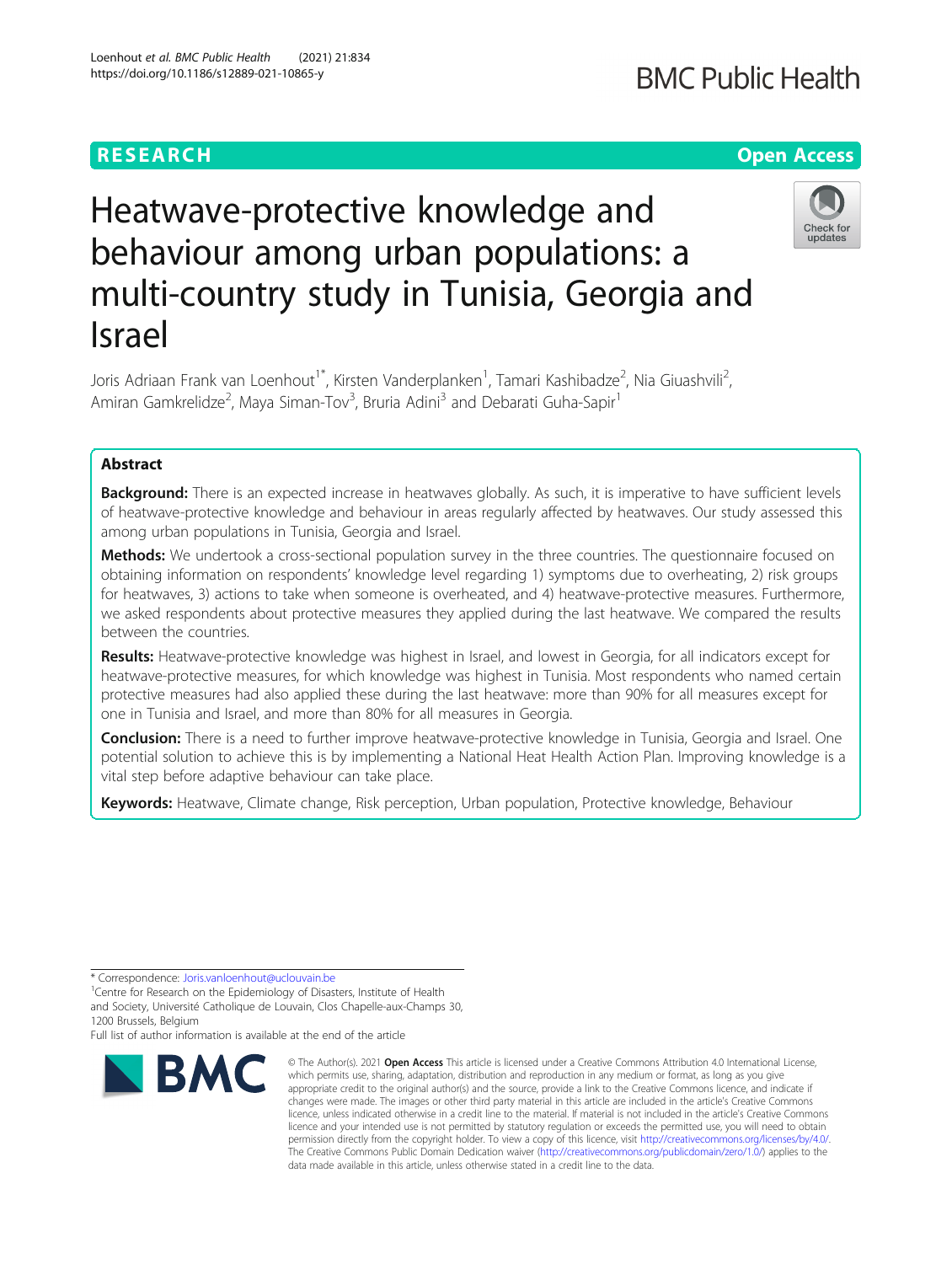## Background

Heatwaves are climate events in which the weather is excessively hot for a prolonged period. In recent years, there has been an increase in the number of reported heatwaves globally [[1](#page-10-0)]. In addition, the Intergovernmental Panel for Climate Change (IPCC) has stipulated that temperatures are set to increase even further in the coming century [[2\]](#page-10-0), a development that warrants urgent action. Especially in cities, the temperature increase is disproportionately high due to the urban heat island effect. Building materials, such as concrete, retain heat during the day and release it in the evening. This can lead to differences in temperatures between urban and rural settings in close proximity up to  $12 \degree C$  [[3\]](#page-10-0).

Heatwaves have a detrimental effect on human populations. Studies have shown a relationship between heatwaves and mortality  $[4, 5]$  $[4, 5]$  $[4, 5]$  $[4, 5]$  $[4, 5]$ , as well as between heatwaves and hospital admissions [[6\]](#page-10-0). However, this reflects only the tip of the iceberg in terms of human impact, as the overall majority of people affected by heatwaves will not seek medical attention for their health problems. Certain groups of people are considered more at risk for health problems during heatwaves, including the elderly, infants and children, pregnant women, outdoor and manual workers, people who take certain types of medication, those who perform high-level exercise (athletes) and people who are overweight [[7\]](#page-10-0). A study on heat exposure among elderly showed that almost half the participants reported health symptoms such as headache, fatigue, thirst and excessive sweating during a week with high temperatures [\[8\]](#page-10-0). Similarly, a study involving outdoor workers in Slovenia and Greece reported that more than 50% of participants experienced thirst, excessive sweating and exhaustion as a result of heat exposure [[9\]](#page-10-0).

The negative health impacts of heatwaves are predictable and largely preventable with specific public health actions. Such actions can be aimed at increasing knowledge, and consequently behaviour, of the general population on heat-protection. Specifically, knowledge on groups vulnerable to heat, recognition of heat-related health symptoms and familiarity with protective measures are key in reducing the health impact of heatwaves on individuals, as well as on vulnerable people. As a result of the 2003 European heatwave, which claimed more than 70,000 lives [\[1\]](#page-10-0), various countries in Europe have adopted National Heat Health Action Plans [[10](#page-10-0), [11\]](#page-10-0). These plans are aimed at reducing the health impact of heatwaves on populations, in part by increasing knowledge and awareness. Several studies have assessed heatwave-protective knowledge in countries where such plans exist [\[12,](#page-10-0) [13\]](#page-10-0). There is limited evidence on the extent to which people adapt their behaviour during heatwaves.

Parts of the world that did not experience a turning point event like Europe, including regions in Western Asia and Northern Africa that are in proximity to Europe (European Neighbourhood) are less likely to have a National Heat Health Action Plan in place. On top of that, populations of these regions are often exposed to higher temperatures than in many European countries, as well as more frequently. Because of their familiarity with heat, it is possible that populations in these countries obtain protective knowledge through other means than through official government activities, e.g. through family members and local communities. In this study, we assessed heatwave-protective knowledge among urban populations in three countries in the European Neighbourhood, namely Tunisia, Georgia and Israel, that do not have National Heat Health Action Plans. Moreover, we compared the findings between these countries, and we investigated to what extent people who have knowledge on heatwave-protective measures report to apply these in their behaviour.

## **Methods**

We undertook a population survey in three countries, namely Tunisia, Georgia and Israel, using a crosssectional study design. This study was part of the SCORCH project, in which we aim to increase heatwave preparedness in the European Neighbourhood.

## Study setting

The European Neighbourhood Policy is a mechanism in which the European Union works with countries in that region to promote peace, stability and economic prosperity [[14\]](#page-10-0). It consists of an Eastern Region (Armenia, Azerbaijan, Belarus, Georgia, Moldova, Ukraine) and a Southern Region (Algeria, Egypt, Israel, Jordan, Lebanon, Libya, Morocco, Palestine, Syria, Tunisia). Since the territory is extremely vast, there is ample variation between the countries in the European Neighbourhood in terms of culture, politics, and climate. In particular, the Southern Region is characterized by extreme temperatures, due to its proximity to the Sahara and Arabian desert.

We carried out this study in three countries in the European Neighbourhood, namely Tunisia, Georgia and Israel. Each of these countries is located in a different geographic region, namely Northern Africa, the Caucasus, and the Arabian Peninsula, and as a result there are remarkable differences. We provide a short overview of climatic and socio-demographic characteristics for each country, as these are most relevant for our study.

## Tunisia

Currently, Tunisia's population is estimated to be approximately 11.7 million people with an average life expectancy of 76.3 years [[15\]](#page-10-0). The proportion of women among the total population is 50.3%. Arabic is the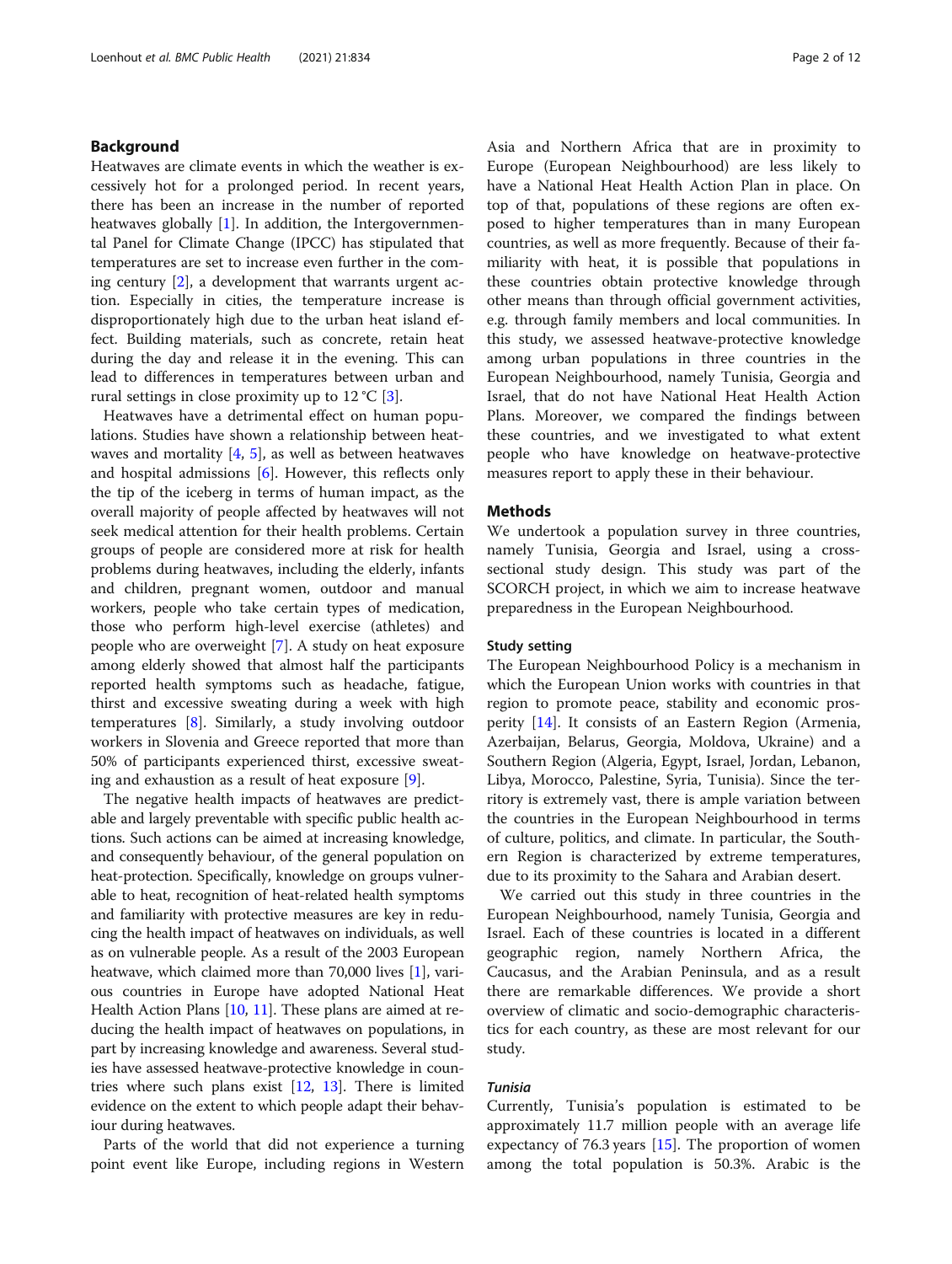official language of the country. The majority of the population (99%) are Sunni Muslims with the rest following Christianity, Judaism or other religions [\[15](#page-10-0)]. The country's GDP per capita was \$3287 in 2019 [\[16](#page-10-0)]. The unemployment rate was 15.3% in the first half of 2019, and unemployment among women (22.6%) was significantly higher when compared to the overall unemployment rate [[17](#page-10-0)]. The school enrolment rate for tertiary education was 32% in 2019 [\[17](#page-10-0)].

The climate of Tunisia is influenced by its geographical position. The North is affected by the Mediterranean Sea and has a Mediterranean climate characterized by a summer that is hot and dry, and with a relatively mild and rainy winter. The South, which is impacted by the Sahara desert, has an arid climate with high temperatures and rainfall rarely exceeding 100 mm/year. The Central region, which is under the joint influence of the Mediterranean Sea and the Sahara, has a semi-arid climate characterized by relatively high temperatures and modest rainfall between 200 and 400 mm/year [[18\]](#page-10-0). Temperatures in the summer may easily reach 40 °C, and even 45 °C in the South [\[19](#page-11-0)].

#### Georgia

Georgia has a population of 4.0 million people with an average life expectancy of 77.0 years [\[20](#page-11-0)]. The proportion of women among the total population is 52.1%. Orthodox Christianity is the primary religion of the country, with 83.4% of the population being a member of the Georgian Orthodox Church. 10.7% of the population is Muslim, 2.9% Armenian Apostolic and 1.2% has another religion, including Catholicism [[20\]](#page-11-0). Georgian is the official language of the country. The GDP per capita of Georgia in 2019 was \$4289 [\[16](#page-10-0)], and the unemployment rate 11.6% [\[21](#page-11-0)]. The enrolment rate for tertiary education was 57% in 2017. Around 42% of the population aged 25–29 years holds a tertiary degree, compared to 27% among 60–64 year-olds [[22\]](#page-11-0).

Georgia's geography is characterized by sharply expressed vertical zoning, and two thirds of the territory of Georgia is mountainous [\[23](#page-11-0)]. The climatic diversity of Georgia is conditioned by its geographical location, its location in the extreme north of the subtropical zone, between the Black and Caspian Seas and by the specific complexity of the relief. While the West is defined by rather mild winters and hot summers, the eastern climate is continental, with the mountain region being the coldest [[24](#page-11-0), [25\]](#page-11-0). The majority of Georgia has a subtropical climate, with summertime minimum and maximum temperatures averaging 16 and 27 °C [\[25](#page-11-0)]. Heatwaves are common occurrences in Georgia, reaching temperatures well over  $40^{\circ}$ C [[26\]](#page-11-0).

#### Israel

Israel has a diverse ethnic population of 8.7 million residents, with an overall life expectancy of 83 years of age [[27\]](#page-11-0). The proportion of women among the total population is 49.8%. Accounting for 74% of the population, Jews encompass the largest ethnic group. Israeli-Arabs make up the second largest ethnic group and account for 21% of the population [[27\]](#page-11-0). Hebrew and Arabic are the official languages of Israel, but English is widely spoken as well. Although the majority of the population is Jewish, only 49% of the entire population considers Hebrew as their first language, and 18% of the Israeli population speak Arabic as a first language [\[28\]](#page-11-0). The GDP per capita in Israel was \$42,823 in 2019 [\[16](#page-10-0)]. Furthermore, the Israeli labour market was close to full employment, with an unemployment rate of 3.9% [\[29](#page-11-0)]. Around 46% of the population aged 25–64 has achieved tertiary education [\[30](#page-11-0)].

Israel's climate ranges between temperate and tropical, depending on the geographical location. It is characterized by two distinctive seasons, a rainy winter period lasting from November to May and a dry summer period lasting from June to October [\[31](#page-11-0)]. These seasons vary regionally with humid summers and mild winters along the coast, dry summers and moderately cold winters in the hill regions, hot dry summers and mild winters in the Jordan valley and annual semi-desert conditions in the Negev desert. Rainfall is relatively heavy in the northern and central part of the country, with much less rain falling in the northern part of the Negev desert to almost none in the southern parts of the desert [\[31](#page-11-0)]. Heatwaves are a common phenomenon, with tempera-tures above 40 °C, and sometimes nearing 50 °C [[32\]](#page-11-0).

#### Selection of cities

In each country, we selected three cities in which we undertook the study. All selected cities are among the biggest cities in each country, and represent different parts of the country in terms of climate zones. In Tunisia, we included the capital Tunis in the North (Mediterranean climate), and Kairouan and Gafsa in the Central region (joint influence of Mediterranean and Sahara). We did not include a city in the South, since the population size there is very small. In Georgia, we included Tbilisi and Telavi in the East, both with a continental climate, and Batumi in the West, with a subtropical climate and typically hot summers. We did not include a city in the mountain region, since the population size there is small and this region is affected less by heatwaves than the rest of the country. In Israel, we selected Tel Aviv and Haifa, which are both located in the Mediterranean Coastal Plain, and Beer Sheva, which is located in the Negev desert with semi-desert climate conditions.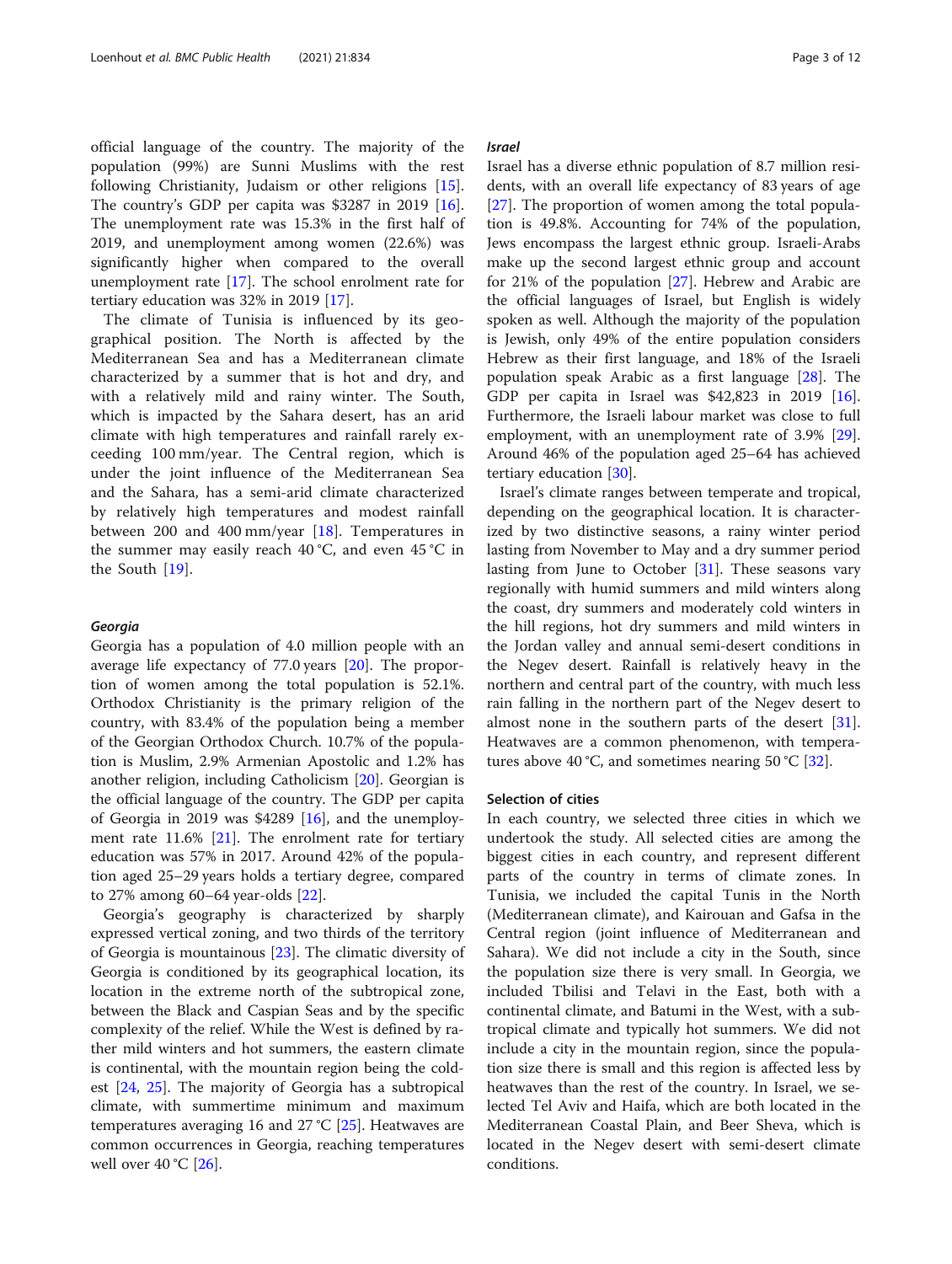## Data collection

The data were collected in September 2019, by undertaking a population survey. Due to certain differences between the countries, we adapted the data collection methodology accordingly. A large share of the Israeli population has access to internet, and uses this medium widely. This is much less the case in Tunisia and Georgia, and in particular among marginal populations such as the elderly and people from low socio-economic status. As such, we decided to undertake a street survey in the latter two countries, versus an internet survey in Israel.

#### Tunisia and Georgia

We undertook a street survey in each of the selected three cities in Tunisia and Georgia. Per city, different locations were selected based on the presence of a relatively large number of passer-by's (e.g. markets, malls, shopping streets). However, we avoided locations where people would be in a hurry, such as train or bus stations, and locations that would have a relatively low proportion of locals, such as touristic spots. In addition, we ensured variation in the selected locations per city in terms of socio-economic backgrounds, i.e. high, low and mixed.

The survey team, consisting of one data manager and several enumerators, collected the data in each location. All of them had been previously trained in undertaking the survey in a standardised way (e.g. asking questions as literal as possible, and making sure to know which questions had to be asked in an open way). Random passer-by's were asked to participate, namely each fifth individual, to avoid inclusion of clusters of people from the same group (e.g. husband and wife). The survey started with a brief description of the study, after which the passer-by was asked for oral informed consent to participate. Only adults ( $\geq 18$  years) living in the city of interest were eligible to participate. The duration of each survey was around 10 min. The data manager kept track of the number of completed surveys, assessed when the target number of surveys was reached and the team could move to the next location.

In Tunisia, data were collected using tablets. In Georgia, data were collected using paper surveys.

## Israel

In Israel, an online panel was used to participate in the survey. We collaborated with iPanel, a survey company with the largest online panel of the country ( $> 100,000$ participants). For each panellist, baseline information was known, such as gender, age, city of residence, educational level and ethnicity. This enabled us to select a sample in each of the three study cities. Only adults  $(≥$ 18 years) were eligible to participate. The survey targeted a specific distribution between the Jewish population (80%) and the Arabic population (20%), broadly reflecting the population of Israel and covering the two main ethnic groups.

The online survey took on average 15 min. It also included quality assurance questions, to eliminate respondents that clicked e.g. the first answer in all questions.

#### Sample size calculation

For each country, we aimed to obtain a sample of study participants representative for that country in terms of age and sex, with variation in composition for educational level. We calculated the required sample size using Cochran's sample size formula:

$$
n_0=Z^2*p*(1-p)/e^2
$$

We used a margin of error (e) of 5%, a confidence interval of 95% ( $Z = 1.96$ ) and a population proportion (p) of 50%, the most conservative estimate. We found that the minimal required sample size was 385. To ensure a sufficiently large sample, in case some questionnaires could eventually not be used, we decided to include a small margin and include at least 30 respondents extra per country. In Israel, where the survey was carried out over the internet, the sample was increased to a minimum of 500. The reason for this was that it would allow for an in-country comparison between different subgroups (i.e. Jews and Arabs), which is addressed in another article, currently under consideration by another journal. A stratified sampling method was used to achieve a representative sample, based on data published by the Central Bureau of Statistics of Israel in regard to age, gender, ethnicity and geographic zones. However, it was difficult to include a sufficient number of Arabic respondents who matched the demographic and geographic distribution of the population, due to which our sample had a deviation from the general population in terms of age and gender. The sample size per city was calculated based on the relative size of the population in relation to the overall country's population: cities in administrative regions with a larger population contributed more to the survey than cities representing an administrative region with a smaller population.

## Questionnaire development

We developed a questionnaire based on a format that we previously used in four European countries, namely Netherlands, Belgium, Spain and Portugal [\[12](#page-10-0), [13](#page-10-0)]. The survey can be found in Additional file [1.](#page-10-0) Sociodemographic questions were multiple choice. A question on educational level was adapted in each country to reflect the local situation. Four questions related to the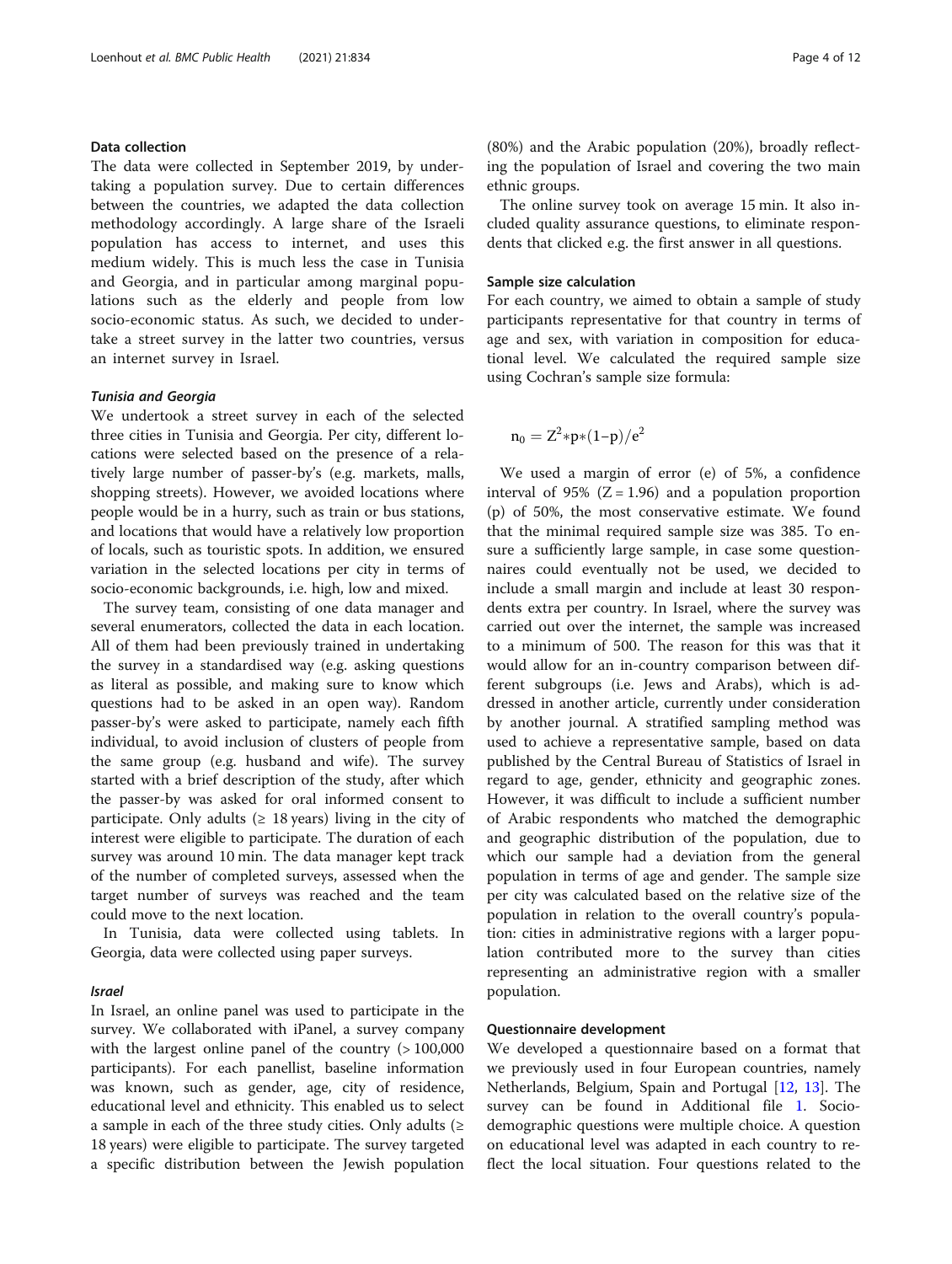heatwave-protective knowledge of respondents concerned: 1) symptoms, 2) risk groups, 3) action in case of overheating, 4) protective measures. We first asked respondents if they could name any e.g. symptoms people may experience due to heatwaves. If yes, respondents were asked openly to name all answers that they could think of. For those respondents in Tunisia and Georgia who named certain protective measures, we asked them whether they used these measures during the last summer. Similarly, respondents in Israel were first asked to name protective measures in an open question. Next, they received a pre-determined list of measures for which they had to indicate whether they used the listed measures 'always', 'usually', 'occasionally' or 'never' during the last heatwave, or whether the measure was not relevant for them. Finally, we asked respondents which information channel they had used during the last summer to obtain information on heatwave-protective measures. This was asked as an open question in Tunisia and Georgia, and as a closed question with multiple answer options and an open text option in Israel.

We developed the original version of the questionnaire in English. The final versions of the survey were translated into Tunisian Arabic (Tunisia), Georgian (Georgia), Hebrew and Arabic (Israel). A back-translation was conducted as well, to ensure the accuracy.

#### Data description

Educational level in each country was reclassified into three levels, namely low, medium and high. Low educational level consists of 'none', 'primary education', 'basic education', and 'secondary education'; medium educational level consists of 'vocational/professional education'; high educational level consists of 'college/ university'. The open answers to the questions on heatwave-protective knowledge were categorized into different groups. These groups were partly predefined and partly created based on responses. The final groups were decided through a process that ensured inter-rater reliability between two researchers. Each researcher categorised the open answers according to his/her best assessment, after which they were discussed and a final agreement was made on the groups, as well as the answers belonging to each group. For the groups related to heatwave-related symptoms, we obtained additional input from a medical doctor, who checked the classification which was proposed by the researchers, and consensus was reached on which all three agreed. For all groups per question, we determined which groups reflected 'correct' answers, and which ones 'incorrect'. Incorrect in this case means that the answer is not supported by current insights or literature, e.g. diabetes as a heatwave-related symptom. All correct answers per

question were summed, to come up with a total number of correct answers per respondent.

#### Data analysis

We carried out all analyses using IBM SPSS Statistics 25. We used Pearson's chi-square tests and Analysis of Variance (ANOVA) to test for differences in sociodemographic characteristics, for categorical and continuous variables, respectively. We compared the average number of correct answers given by respondents between countries, using multivariable linear regression. We included the following variables as confounders in the model, as the frequencies/outcomes differed between countries and preliminary analyses had shown they were potentially related to the outcome variables [\[33](#page-11-0)]: gender, age, educational level, having children under 12 years old, employment status, having fasted in the previous year, and taking medication for a chronic disease. A pvalue of  $\langle .05 \rangle$  was considered to be statistically significant, based on two-sided tests.

## Results

## Descriptive statistics

The population descriptives for each study country are presented in Table [1](#page-5-0). The sample sizes were 417, 420 and 556 for Tunisia, Georgia and Israel, respectively. One questionnaire from a Georgian respondent was not completed, which made it unfit for use in the analyses and brings the final sample size to 419. There were significant differences in all personal characteristics between the study countries. Respondents in Israel were younger and more often female than in the other two countries. This was mainly because of the researchers' decision to include a sample of Arabic respondents, for whom it was difficult to include a sample representative for the general Israeli population in terms of gender and age, as explained in the section 'Sample size calculation'. However, the lower age among Israel respondents is in line with the demographic differences between Israel, Tunisia and Georgia (30.4, 32.7 and 38,8 for the total populations, respectively) [\[15](#page-10-0), [20,](#page-11-0) [27](#page-11-0)]. The proportions of women among the samples for Tunisia and Georgia roughly correspond to the proportion of women in the general population (50.3 vs. 49.9% and 53.7 vs. 52.1%, respectively). Respondents in Tunis were on average lower educated than in the other two countries, which is in line with the overall proportion of the population enrolled in or who attained tertiary education [\[17](#page-10-0), [22,](#page-11-0) [30](#page-11-0)]. In Georgia and Israel, more than two-third of the respondents were employed or self-employed, versus half in Tunisia. Unemployment rates among respondents roughly corresponded with overall country unemployment rates in Tunisia (12.3 vs. 15.3%), Georgia (7.9 vs. 11.6%) and Israel (4.5 vs. 3.9%) [\[17](#page-10-0), [21,](#page-11-0) [29](#page-11-0)]. Having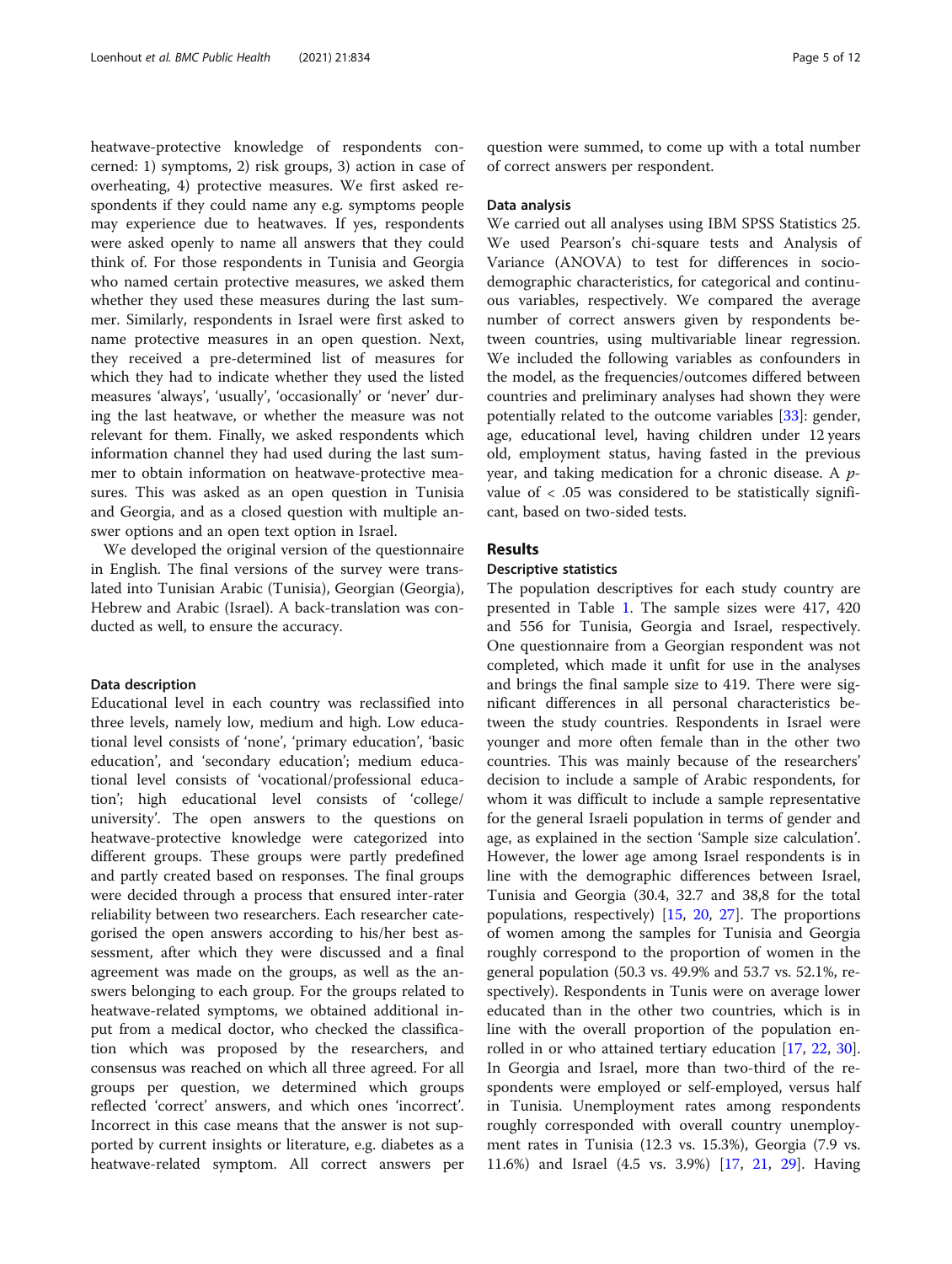| <b>Personal characteristics</b>         | <b>Tunisia</b><br>$N = 417$ | Georgia<br>$N = 419$ | Israel<br>$N = 556$ | <b>Difference</b> |
|-----------------------------------------|-----------------------------|----------------------|---------------------|-------------------|
|                                         | N (%)                       | N (%)                | N (%)               | p-value           |
| Gender                                  |                             |                      |                     | < .001            |
| Male                                    | 209 (50.1)                  | 194 (46.3)           | 202 (36.3)          |                   |
| Female                                  | 208 (49.9)                  | 225 (53.7)           | 353 (63.5)          |                   |
| Other                                   | 0(0.0)                      | 0(0.0)               | 1(0.2)              |                   |
| Mean age (sd)                           | 42.3 (16.0)                 | 48.6 (18.0)          | 36.3 (13.5)         | < .001            |
| City <sup>a</sup>                       |                             |                      |                     | <b>NA</b>         |
| A                                       | 231 (55.4)                  | 265 (63.2)           | 233 (41.9)          |                   |
| Β                                       | 114(27.3)                   | 85 (20.3)            | 119 (21.4)          |                   |
| C                                       | 72 (17.3)                   | 69 (16.5)            | 204 (36.7)          |                   |
| Education                               |                             |                      |                     | < .001            |
| Low                                     | 267 (64.0)                  | 156 (37.2)           | 179 (32.2)          |                   |
| Medium                                  | 37 (8.9)                    | 53 (12.6)            | 85 (15.3)           |                   |
| High                                    | 113(27.1)                   | 210 (50.1)           | 292 (52.5)          |                   |
| Children below 12                       | 89 (21.3)                   | 111 (26.6)           | 182 (32.7)          | < .001            |
| Employment                              |                             |                      |                     | < .001            |
| Student                                 | 47(11.3)                    | 27(6.4)              | 71 (12.8)           |                   |
| Employed / self-employed                | 210 (50.5)                  | 291 (69.5)           | 398 (71.6)          |                   |
| Unemployed                              | 51(12.3)                    | 33(7.9)              | 25(4.5)             |                   |
| Retired                                 | 41 (9.9)                    | 44 (10.5)            | 23(4.1)             |                   |
| Housewife                               | 67(16.1)                    | 22(5.3)              | 0(0.0)              |                   |
| Other                                   | 0(0.0)                      | 2(0.5)               | 39(7.0)             |                   |
| Work mainly outdoorsb                   | 101 (50.5)                  | 148 (50.7)           | 106 (26.6)          | < .001            |
| Work taking care of others <sup>b</sup> | 42 (21.0)                   | 29 (9.9)             | 86 (21.6)           | < .001            |
| Participated in (religious) fast        | 337 (80.8)                  | 154 (36.8)           | 146 (26.3)          | < .001            |
| Medication for chronic disease          | 108 (25.9)                  | 180 (43.0)           | 119 (21.4)          | < .001            |

## <span id="page-5-0"></span>Table 1 Descriptive overview of study participants

<sup>a</sup>Cities A, B and C represent Tunis, Kairouan and Gafsa (Tunisia); Tbilisi, Batumi and Telavi (Georgia); Tel Aviv, Beer Sheva and Haifa (Israel), respectively;<br>PThe questions on 'working mainly outdoors' and 'work consist <sup>b</sup>The questions on 'working mainly outdoors' and 'work consists of taking care of others' were only addressed to respondents who were employed/self-employed. The sample sizes were 200, 292 and 398 in Tunisia, Georgia and Israel, respectively

children under the age of 12 years was more prevalent in Israel, which is probably linked to the lower average age. Similarly, the fraction of respondents taking medication for a chronic disease was highest in Georgia, where the average age of respondents was highest as well. Of the people who were currently employed, around 50% works mainly outdoors in Tunisia and Georgia, while this was only a quarter in Israel. The proportion who work as care-givers of others was higher in Tunisia and Israel (around 20%) compared to Georgia (10%).

## Heatwave-protective knowledge

Table [2](#page-6-0) displays the answers on questions related to heatwave-protective knowledge that were reported by respondents, namely 1) symptoms, 2) risk groups, 3) action in case of overheating, 4) protective measures. Correct answers (see 'data description' section in

Methodology) are listed in black, incorrect answers in italic. The widest range of correct answers was given for the question on symptoms, and the most commonly reported symptoms were health problems related to dehydration (dehydration, excessive sweating), headache, and exhaustion. For the question on risk groups, more than half of respondents were able to name elderly, and almost half named babies and/or children. Around 8% of respondents named the general population as a risk group, which we did not consider specific enough to be correct. In terms of actions to take when someone is overheated, respondents reported limited diversity in their answers, with the most common answers being hydrating the overheated person, providing medical care (first aid / calling emergency services) and placing the affected person in a cool location. Finally, concerning heat-protective measures, more than half of respondents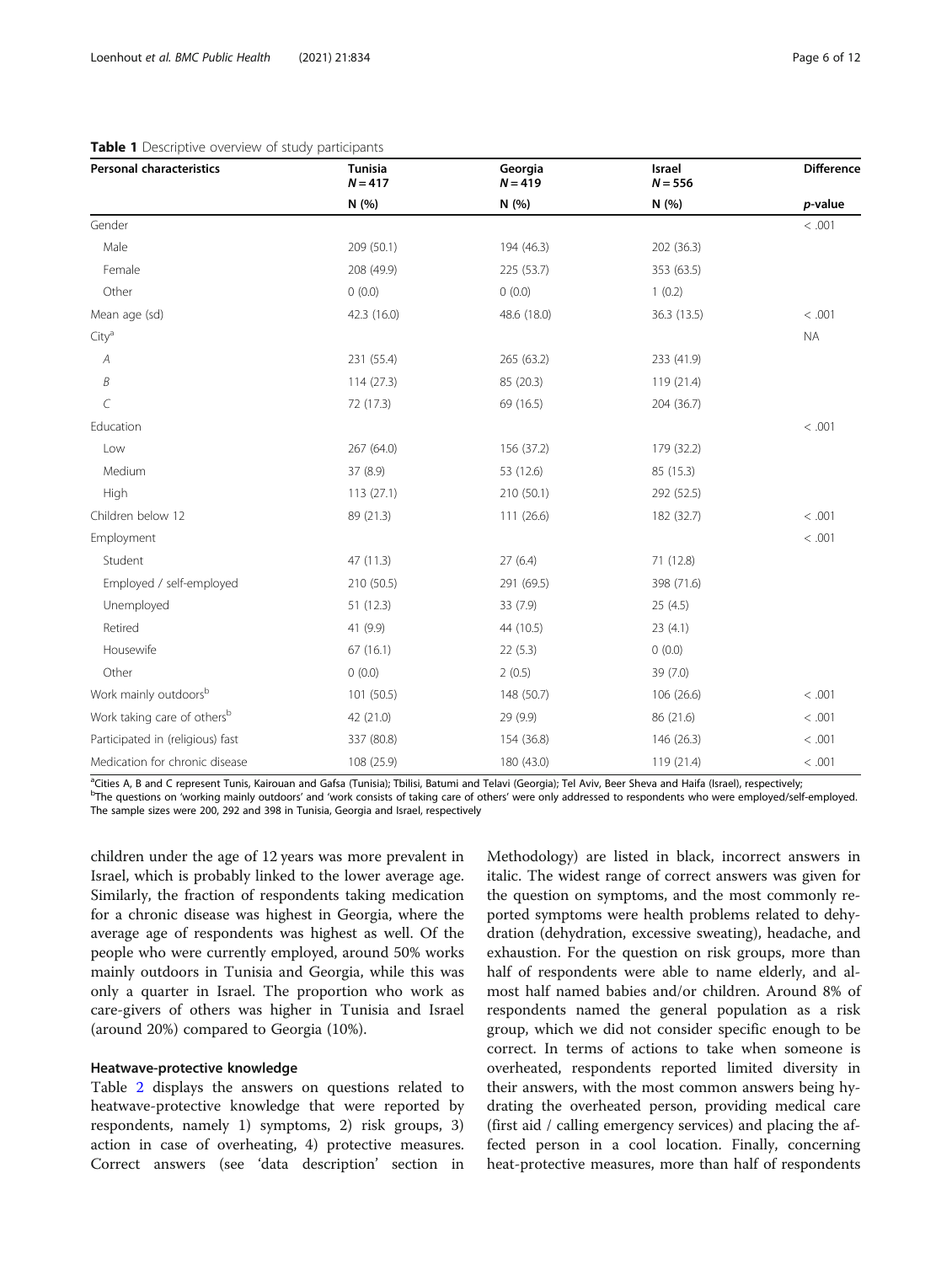<span id="page-6-0"></span>Table 2 Most prevalent heatwave-protective answers given by respondents

| Question     | <b>Answer</b> <sup>a</sup>                                   | N (%)      |
|--------------|--------------------------------------------------------------|------------|
| Symptoms     | Dehydration-related problems                                 | 537 (38.6) |
|              | Headache                                                     | 431 (31.0) |
|              | Exhaustion                                                   | 410 (29.5) |
|              | Thermoregulation-related problems                            | 341 (24.5) |
|              | Dizziness / fainting                                         | 230 (16.5) |
|              | Cardiovascular problems                                      | 203 (14.6) |
|              | Skin problems                                                | 202 (14.5) |
|              | Respiratory problems                                         | 169 (12.1) |
|              | Behavioural and cognitive problems                           | 147 (10.6) |
|              | Gastrointestinal problems                                    | 50 (3.6)   |
|              | Neuromuscular problems                                       | 21(1.5)    |
|              | Other general problems                                       | 17(1.2)    |
|              | Eye problems                                                 | 13 (0.9)   |
|              | Death <sup>b</sup>                                           | 36 (2.6)   |
|              | Nosebleed                                                    | 20 (1.4)   |
|              | Allergy                                                      | 8(0.6)     |
|              | Cancerc                                                      | 8(0.6)     |
|              | Diabetes                                                     | 6(0.4)     |
|              | Seizures                                                     | 2(0.1)     |
| Risk groups  | Elderly                                                      | 831 (59.7) |
|              | Babies / children                                            | 671 (48.2) |
|              | Physically ill                                               | 490 (35.2) |
|              | Pregnant women                                               | 170 (12.2) |
|              | People who perform physical<br>effort / work mainly outdoors | 152 (10.9) |
|              | People who use medication for<br>chronic disease             | 71(5.1)    |
|              | Obese                                                        | 39 (2.8)   |
|              | Handicapped or limited mobility                              | 33 (2.4)   |
|              | Socially isolated                                            | 27 (1.9)   |
|              | Mentally ill                                                 | 13 (0.9)   |
|              | People with lower socio-economic<br>status                   | 10(0.7)    |
|              | Substance abusers                                            | 1(0.1)     |
|              | General public                                               | 112 (8.0)  |
|              | People with light skin                                       | 16 (1.1)   |
|              | Youth                                                        | 11(0.8)    |
|              | Women                                                        | 11(0.8)    |
|              | Women in menopause                                           | 9(0.6)     |
|              | Smokers                                                      | 4(0.2)     |
|              | Men                                                          | 3(0.2)     |
| Heat actions | Hydrate                                                      | 524 (37.6) |
|              | Medical care                                                 | 420 (30.2) |
|              | Place person in cool location                                | 399 (28.7) |
|              | Cool the body                                                | 361 (25.9) |
|              | Halt physical activity                                       | 120 (8.6)  |
|              | Adjust clothing                                              | 26 (1.9)   |
|              | Provide local remedy <sup>a</sup>                            | 70 (5.0)   |

## Table 2 Most prevalent heatwave-protective answers given by respondents (Continued)

| <b>Ouestion</b>     | Answer <sup>a</sup>            | N (%)      |  |
|---------------------|--------------------------------|------------|--|
|                     | Provide medication             | 47(3.4)    |  |
|                     | Give food                      | 12(0.9)    |  |
|                     | Do not go out                  | 8(0.6)     |  |
|                     | Create green spaces            | 2(0.1)     |  |
|                     | Take a hot shower              | 1(0.1)     |  |
|                     | Lose weight                    | 1(0.1)     |  |
| Protective measures | Stay inside / visit cool areas | 716 (51.4) |  |
|                     | Increase fluid consumption     | 688 (49.4) |  |
|                     | Adjust clothing                | 408 (29.3) |  |
|                     | Use fan / airconditioning      | 345 (24.8) |  |
|                     | Cool the body                  | 182 (13.1) |  |
|                     | Avoid physical activity        | 121(8.7)   |  |
|                     | Use sunscreen                  | 89 (6.4)   |  |
|                     | Keep windows closed            | 24(1.7)    |  |
|                     | Adjust medication              | 23(1.7)    |  |
|                     | Adjust diet                    | 19 (1.4)   |  |
|                     | Limit alcohol consumption      | 2(0.1)     |  |
|                     | Use local remedy               | 14(1.0)    |  |
|                     | Drink hot tea                  | 1(0.1)     |  |
|                     | Take a hot shower              | 1(0.1)     |  |

<sup>a</sup> Correct answers are presented in black, incorrect answers in blue and italic b Since death is not formally a symptom but a health outcome, we did not include it in the list of correct answers

<sup>c</sup> Skin cancer was categorized under 'skin problems'. Cancer without further specification was considered an incorrect answer

The answer 'provide local remedy' was only given by respondents in Tunisia, and refers to a traditional recipe extracted from trees (orange flower water). Since we do not have evidence on its effectiveness, we consider it an incorrect answer

expressed the combined answers of staying inside and visiting cool areas, which was closely followed by increased fluid consumption (drinking more) with 49%.

## Differences in heatwave-protective knowledge and behaviour between countries

Additional file [2](#page-10-0) shows the result in heatwave-protective knowledge for each of the countries separately. There are some notable differences in the proportion of respondents that provided a certain answer, such as: dehydration-related problems as a symptom varied from 16.9% in Georgia to 59.4% in Israel; babies/children as a risk group was relatively low in Georgia compared to the other two countries (23.9, 58.3, 59.0% in Georgia, Tunisia and Israel, respectively); providing a local remedy as a heat action was only mentioned by respondents in Tunisia (16.8%), and consisted of consuming orange flower water; the proportion of respondents who reported staying inside / visiting cool areas varied from 38.1% in Israel to 61.6% in Tunisia.

We asked respondents in Tunisia and Georgia whether, during the last heatwave, they had applied one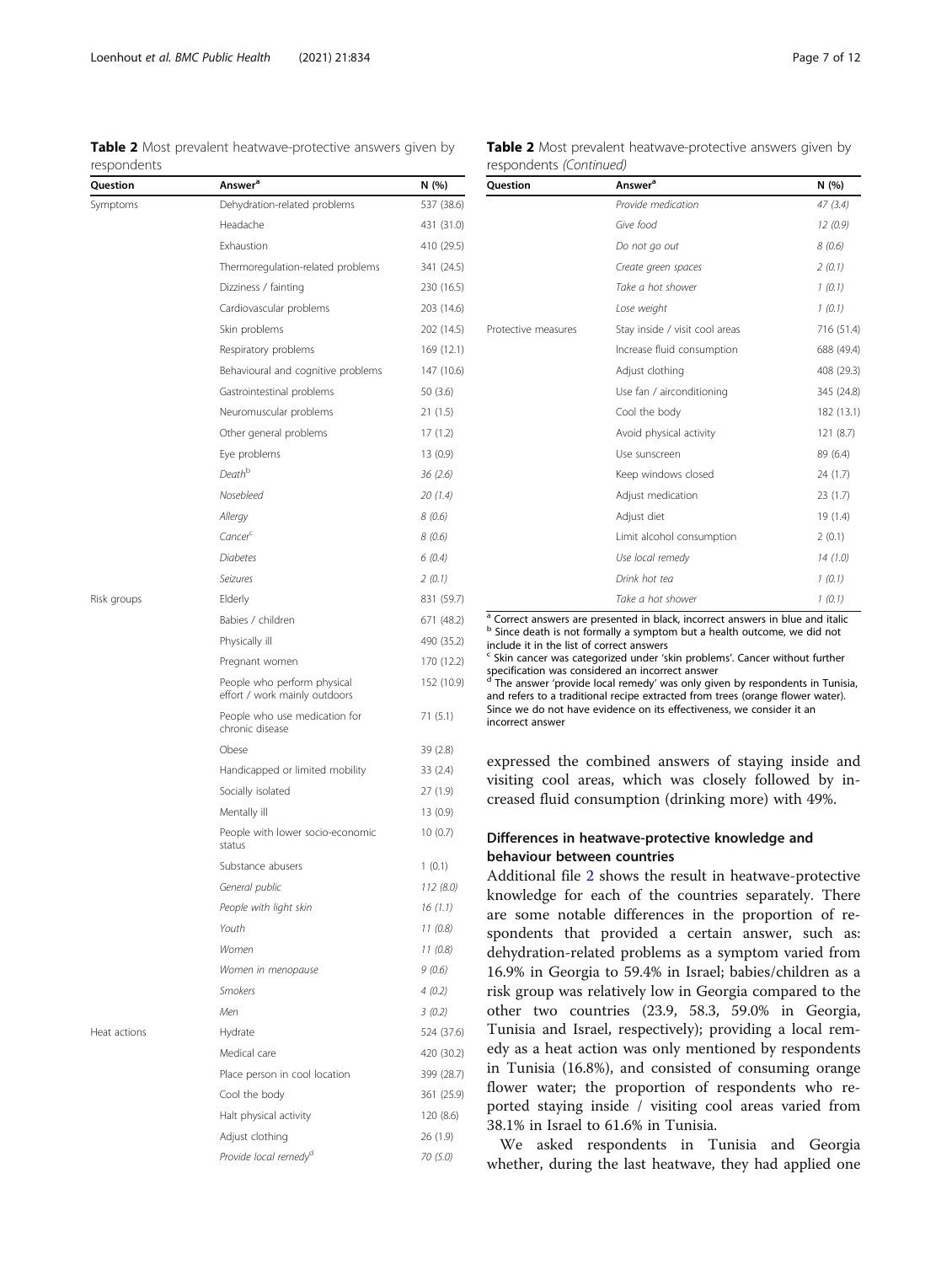or more of the protective measures they were able to name (Table 3). In Israel, due to the web format of the survey, the respondents were instead asked the extent to which they had applied protective measures from a predetermined list. For comparability, we only included answers from respondents who were able to name the respective measure in the open question on protective measures, and we considered protective measures for which they answered 'always', 'usually' and 'occasionally' as 'yes'. In Tunisia and Israel, each protective measure was applied during the last heatwave by over 90% of respondents who named it, with one exception, namely 'adjust medication' in Israel, with 66.7%. However, the latter was based on the results of only three respondents. Usage of protective measures was slightly lower in Georgia, where three measures were used by over 80% but less than 90% of respondents who named them: adjust clothing for 81.3%, cool the body for 82.0%, and use of sunscreen for 85.7% of respondents.

After aggregating the correct answers per question for each individual and comparing the averages between countries, most variation in the number of correct answers was seen in Israel. Here, we found the higher proportions of respondents who did not know any correct answer, as well as higher proportions of those who gave three or more correct answers, compared to the other two countries (Fig. [1\)](#page-8-0). The mode (most prevalent number of correct answers) for all three countries in the questions on symptoms and protective measures was 2 (Fig. [1](#page-8-0)a, d). This was also the case for the question on risk groups, except for Georgia, where the mode was 1 (Fig. [1](#page-8-0)b). For the question on heat actions, the mode was 1 for Tunisia and Georgia, and 0 for Israel (Fig. [1c](#page-8-0)).

For each knowledge item, we calculated the average number of correct answers per country (Table [4\)](#page-8-0). For symptoms, risk groups and heat actions, Israel is the

| Table 3 Use of protective measures in study countries |  |  |  |  |
|-------------------------------------------------------|--|--|--|--|
|-------------------------------------------------------|--|--|--|--|

| Protective measure <sup>a</sup> | <b>Tunisia</b> | Georgia | Israel <sup>b</sup> |
|---------------------------------|----------------|---------|---------------------|
|                                 | %              | %       | %                   |
| Stay inside / visit cool areas  | 96.5           | 93.1    | 99.0                |
| Increase fluid consumption      | 99.2           | 97.8    | 98.8                |
| Adjust clothing                 | 96.4           | 81.3    | 93.9                |
| Use fan / airconditioning       | 93.8           | 96.4    | 97.8                |
| Cool the body                   | 100.0          | 82.0    | 95.2                |
| Avoid physical activity         | 100.0          | 91.3    | 97.8                |
| Use sunscreen                   | 95.8           | 85.7    |                     |
| Keep windows closed             | 100.0          | 95.0    |                     |
| Adjust medication               | 100.0          | 90.0    | 66.7                |
| Adjust diet                     | 100.0          | 100.0   | 100.0               |

<sup>a</sup> Only answers from respondents who were able to name the measure are included in the table

b In Israel, 'use sunscreen' was not one of the measures in the predetermined list, and 'keep windows closed' was not given as an answer by any respondent country that scores on average highest and Georgia lowest. The variation was highest in Israel, as was also seen in Fig. [1](#page-8-0).

Also for the corrected analyses, Israel scores highest for all questions, except for protective measures, where Tunisia scored significantly higher (Table [5\)](#page-9-0). For Symptoms and risk groups, Tunisia did not differ significantly from Israel, but for heat actions they were significantly lower. Georgia was always significantly lower than Israel, except for protective measures, where the difference was not significant.

#### Information channels on heatwave-protective measures

In all three countries, the channel that respondents had most often used to look for information on heatwaveprotective measures was television, although the proportions varied between the countries (17.5% in Tunisia, 32.1% in Georgia and 39% in Israel). In contrast, a large proportion of respondents in each country indicated not to have consulted any channel on heatwave-protective measures (53.2% in Tunisia, 24.2% in Georgia, 37.6% in Israel).

## **Discussion**

Our study provides important insights in heatwaveprotective knowledge and behaviour in Tunisia, Georgia and Israel. The results show that in each of the countries, most of the respondents were able to name one or more symptoms associated to heatwave exposure, population risk groups for heatwaves, actions that should be taken when someone is overheated and heatwave-protective measures. Among the respondents who named certain protective measures, a large majority had also used them during the last heatwave, especially in Tunisia and Israel. Heatwave-protective knowledge was also significantly higher in those countries, compared to Georgia. These insights are valuable, as they allow to identify priority areas for risk communication and awareness raising activities in each of the countries.

The risk groups that were most often mentioned by respondents were elderly, babies/children and the physically ill. This is in line with previous population surveys on heatwave preparedness undertaken in Belgium, the Netherlands, Spain and Portugal [\[12](#page-10-0), [13\]](#page-10-0). These studies were undertaken by the first author of this paper, using a similar questionnaire as the one used in this study, and a similar sampling strategy as the survey in Tunisia and Georgia. The European studies focused also on urban populations, but only on the capital of each country. The proportion of respondents in the European countries that was able to name elderly as a risk group varied between countries from 70 to 90%, versus on average 60% in the Neighbourhood countries. This could be due to the fact that the elderly comprises a much larger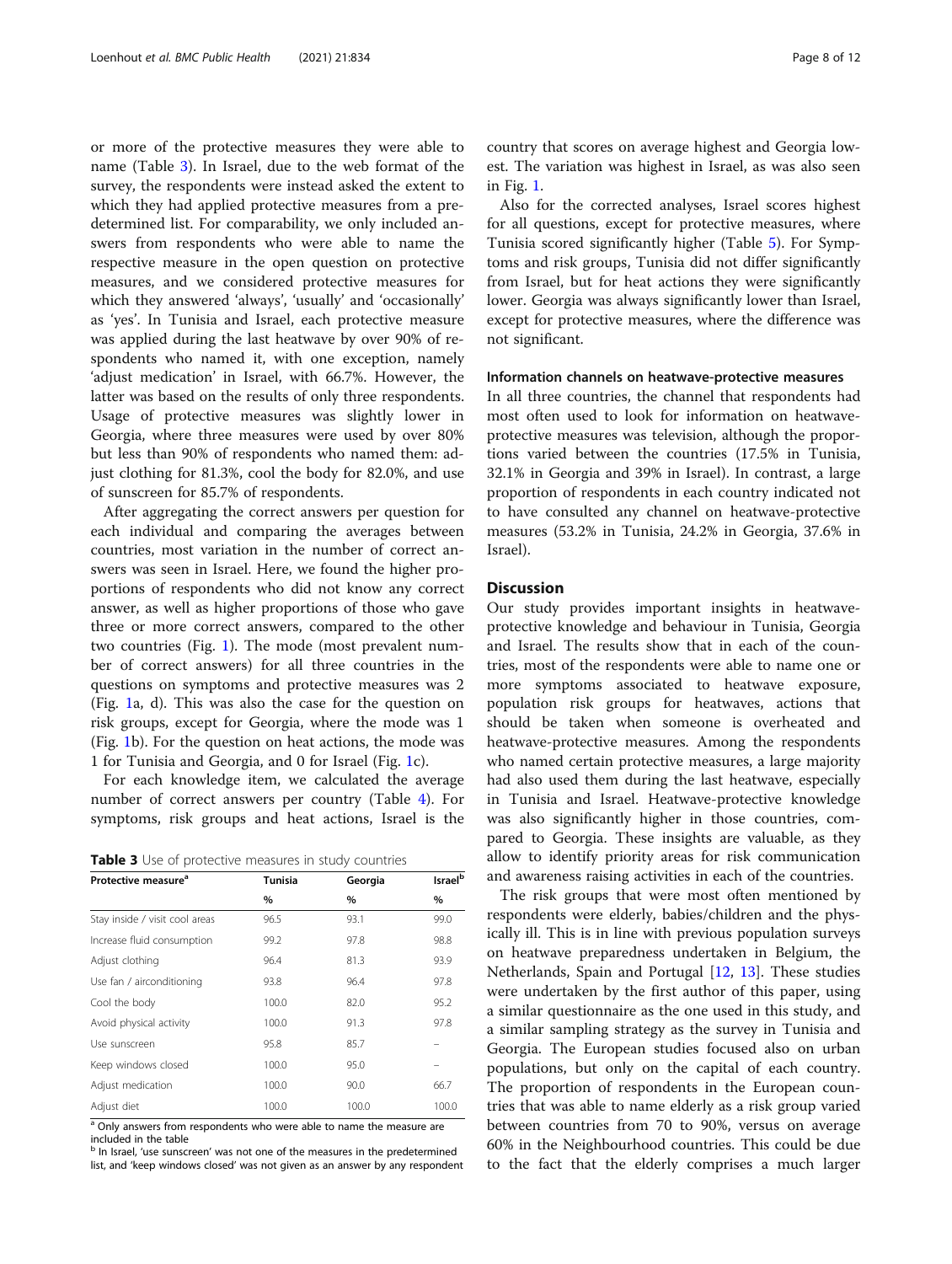

<span id="page-8-0"></span>

fraction of the population in European countries compared to the European Neighbourhood. This is plausible, since the results on the other groups are much more in line with each other: babies/children was reported by around 40–65% of respondents in the previous European studies, versus 48% in the European Neighbourhood, while the proportion that named physically ill was around 35% everywhere, except for Spain (16%) [[12,](#page-10-0) [13](#page-10-0)]. Other vulnerable groups (e.g. people who work outdoors, people who use medication for a chronic disease, people who are socially isolated) are much less known, indicating a need for increasing awareness on which population groups are vulnerable to heat.

On average 50% of respondents in our study were able to name staying inside or visiting cool areas as a

Table 4 Mean number of knowledge level items in study countries

| Knowledge item      | Tunisia<br>Mean (sd) | Georgia<br>Mean (sd) | <b>Israel</b><br>Mean (sd) |  |
|---------------------|----------------------|----------------------|----------------------------|--|
| Symptoms            | 2.0(1.0)             | 1.8(1.0)             | 2.1(1.3)                   |  |
| Risk groups         | 1.8(0.9)             | 1.5(1.0)             | 2.0(1.3)                   |  |
| Heat action         | 1.2(0.8)             | 1.2(0.8)             | 1.5(1.4)                   |  |
| Protective measures | 1.9(0.9)             | 1.9(1.1)             | 1.9(1.2)                   |  |

heatwave-protective measure, and an equally large group hydrating, although there was large variation between the three countries. The former average is similar to the results from previous studies in Belgium, the Netherlands, Spain and Portugal using a similar methodology, while the latter is lower (proportions in Europe varied from 60 to 80%)  $[12, 13]$  $[12, 13]$  $[12, 13]$  $[12, 13]$  $[12, 13]$ . The most commonly named heat-related symptom was dehydration by 39% of respondents from the three countries in our study, and the most common action that people described to counter overheating was hydrating by 38%. The proportions for these relatively straightforward answers are somewhat low. Furthermore, a significant proportion of respondents provided incorrect answers, such as nosebleed as a symptom of overheating, which did not occur in the previous study in Spain and Portugal, and providing medication as an action to take when someone is overheated. Combined, these results imply that there is a need to increase knowledge on heatwave protection, in particular for symptoms and actions to counter overheating. This could be achieved by incorporating National Heat Health Action Plans according to the framework by the World Health Organization [[34\]](#page-11-0), as respondents from countries that have such plans already in place seem to have higher heatwave-protective knowledge.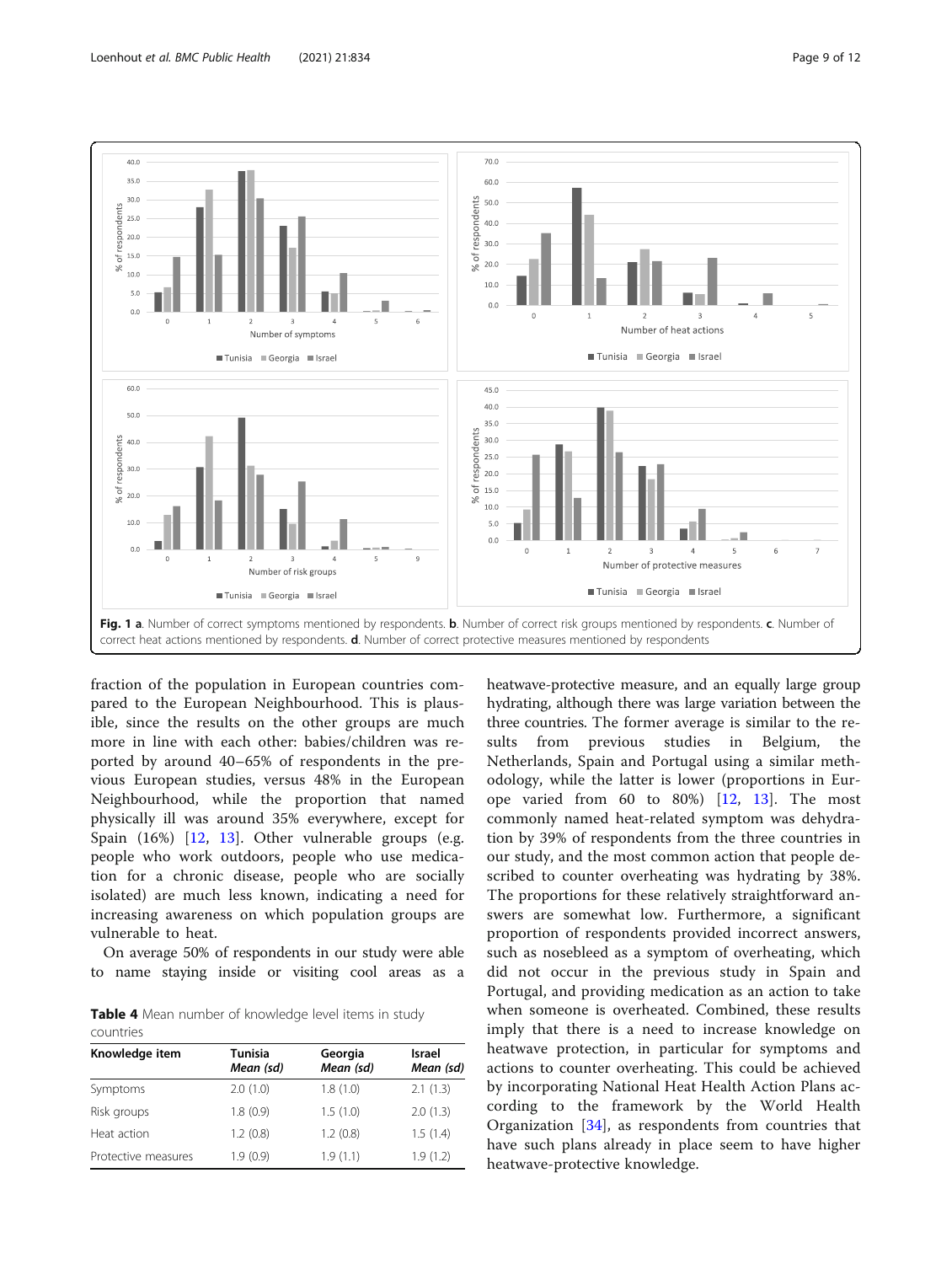|                      |         | Symptoms <sup>a</sup>       |                 | Risk groups <sup>a</sup>    |                 | Heat actions <sup>a</sup>            |                 | Protective measure <sup>a</sup> |                 |
|----------------------|---------|-----------------------------|-----------------|-----------------------------|-----------------|--------------------------------------|-----------------|---------------------------------|-----------------|
|                      |         | b-value (CI)                | <i>p</i> -value | b-value (CI)                | <i>p</i> -value | b-value (CI)                         | <i>p</i> -value | b-value (CI)                    | <i>p</i> -value |
| Country <sup>p</sup> |         |                             | .001            |                             | < 0.001         |                                      | < 0.001         |                                 | .066            |
|                      | Tunisia | $0.0$ (-0.2 to 0.1)         | .597            | $-0.1$ ( $-0.3$ to 0.1)     | .333            | $-0.3$ ( $-0.4$ to $-0.1$ )          | .002            | $0.2$ (0.0 to 0.4)              | .032            |
|                      | Georgia | $-0.3$ ( $-0.4$ to $-0.1$ ) | < .001          | $-0.5$ ( $-0.7$ to $-0.4$ ) | < .001          | $-0.4$ ( $-0.6$ to $-0.3$ ) $< .001$ |                 | $0.0$ ( $-0.1$ to 0.2)          | .852            |
|                      | Israel  | Ref                         | Ref             | Ref                         | Ref             | Ref                                  | Ref             | Ref                             | Ref             |

<span id="page-9-0"></span>Table 5 Differences in knowledge level between study countries, corrected for confounders

<sup>a</sup> Variables that were included in the analyses as confounders were gender, age, educational level, having children under 12 years old, employment status, having fasted in the previous year, taking medication for a chronic disease

**b** Israel was used as the reference country for the analyses. The b-values of Tunisia and Georgia indicate how much higher or lower the correct number of answers on average was in that country, after correcting for confounders

When comparing the climates of the three countries in our study, we see that Tunisia and Israel are very similar (average high temperatures reaching values of 32.4 and 32.7 °C during the warmest summer month, respectively) and much warmer than Georgia (average high temperature of 27.0 °C in August) [[35\]](#page-11-0). This is a likely explanation for the finding that heatwave-protective knowledge was significantly lower in Georgia than in the other two countries, since people in Tunisia and Israel may be more accustomed to heatwaves and likely have more experience in recognising symptoms and risk groups for heatwaves, and in countering overheating. This is also implied by the fact that respondents in Tunisia and Israel consulted channels with information on heatwave-protective knowledge less frequently than respondents in Georgia. Nonetheless, as temperatures are set to increase in the coming years and the frequency, duration and intensity of heatwaves will be affected [\[2](#page-10-0)], improving heatwave-protective knowledge in Georgia is equally important as it is in Tunisia and Israel. Between Tunisia and Israel, knowledge on protective measures was higher in Tunisia while knowledge on countering overheating was higher in Israel. This finding implies that the Tunisian population tends to focus more on prevention, and the Israeli population on response, although these conclusions would need to be substantiated with further evidence.

Individual disaster preparedness requires appropriate knowledge on how to prepare, protect and adapt oneself. However, it also requires a consequential change in behaviour, which is a major field of research [[36](#page-11-0), [37\]](#page-11-0). A study on sea level rise and flooding suggested that risk communication should integrate information on how to adapt behaviour [[38\]](#page-11-0). A study on heat-related knowledge, attitude and practices among pilgrims in the 2017 Hajj Mass gathering found that, despite many respondents having a good knowledge, there was a reluctance to apply protective measures or to hydrate properly [\[39](#page-11-0)]. In contrast, our study found that among respondents with knowledge on heatwave-protective measures, the overall majority indicated that they had also applied these measures during the last heatwave. The higher applications into behaviour in Tunisia and Israel versus Georgia was likely caused by the greater severity of heatwaves in the former two countries, which increases the necessity of integrating protective behaviour in daily life.

Previous studies showed that people tend to underestimate their own risk, even if they belong to a risk group [[12,](#page-10-0) [40](#page-11-0)], and that heatwave-protective knowledge is significantly associated with personal characteristics such as gender, age and educational level  $[12, 41]$  $[12, 41]$  $[12, 41]$  $[12, 41]$ . It is of interest to identify risk factors for heatwave-protective knowledge in our study countries, which we will address in upcoming, country-specific publications.

Our study had several strengths. We included a sample size large enough to represent each of the study countries. Furthermore, by including three cities per country, we ensured that the results do not only reflect the population of the biggest city, but of a wider range of urban residents in different climate zones. By sampling different neighbourhoods within each city, we also ensured variation in socio-economic background of respondents. All enumerators that participated in the street survey were trained by the lead researchers and used the same protocol and questionnaire, to ensure comparability between different enumerators as much as possible. The survey in Israel was translated to Hebrew as well as Arabic, to include respondents from both main language groups.

This study had some limitations. First, there was a difference in data collection methodology between Tunisia and Georgia on the one hand, and Israel on the other (street survey and internet survey, respectively), which could possibly have influenced answers of respondents. Second, the street survey only included respondents who the survey team encountered on the street at a given time, and were less likely to include persons with limited mobility, who might be especially vulnerable to the negative effects of heatwaves. Third, due to language issues, the data collection team consisted of different enumerators in Tunisia and Georgia. However, all enumerators were trained by the lead researchers and used the same protocol and questionnaire, to ensure comparability. Finally, the internet survey excluded individuals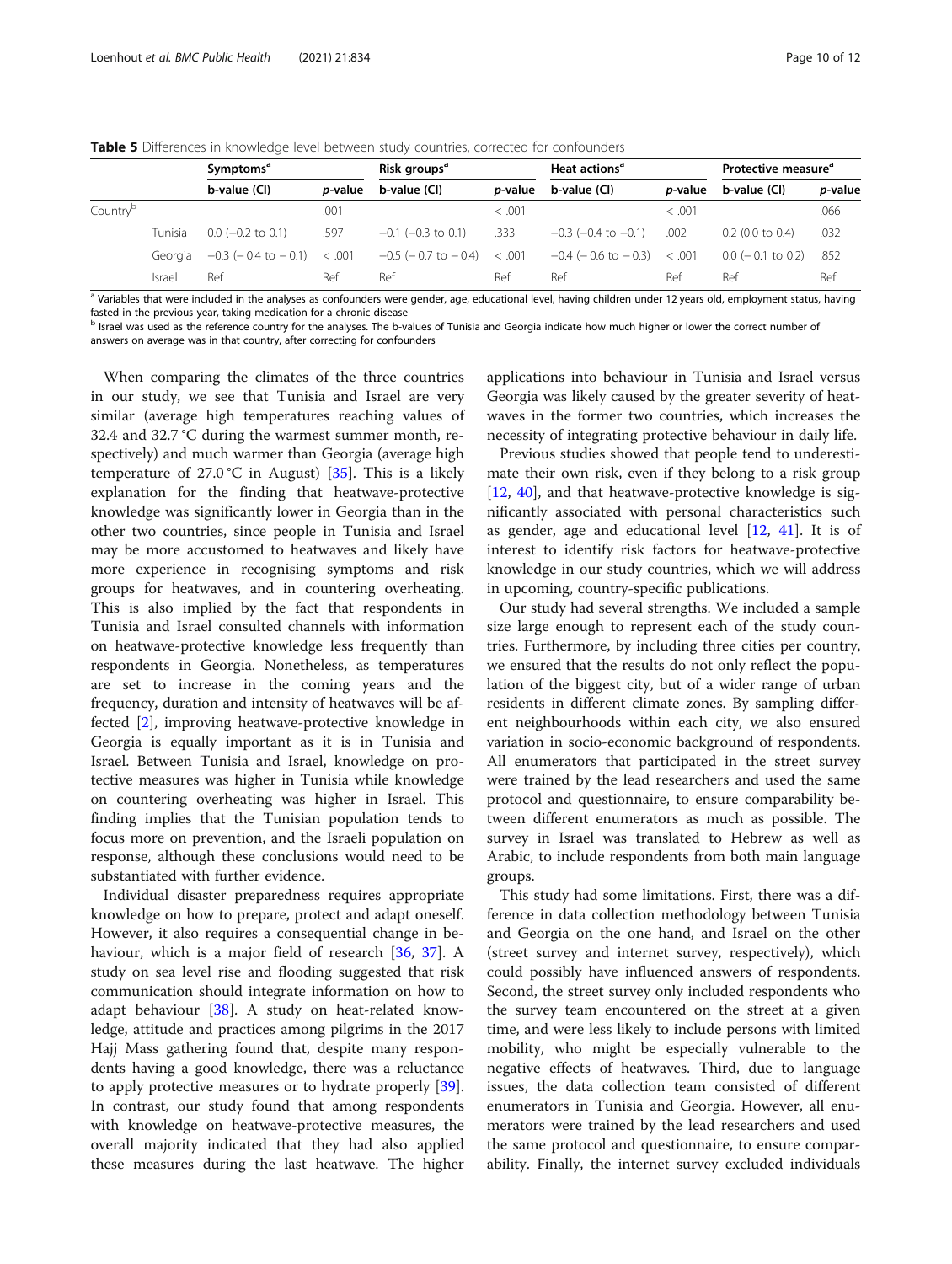<span id="page-10-0"></span>without access to internet, but since internet penetration is 84% in Israel [\[42](#page-11-0)], we expect the impact of this to be limited.

## Conclusion

Our results indicate that there is a need to further improve heatwave-protective knowledge in Tunisia, Georgia and Israel. Since none of the countries currently possess a National Heat Health Action Plan, and such plans usually contain dedicated awareness raising activities, this seems like a suitable strategy to increase this vital knowledge. We also found that, for those individuals with knowledge on heatprotective measures, the overall majority indicates that they apply this knowledge into behaviour during heatwaves. This further emphasises the importance of improving knowledge on heatwave-protective measures among the populations of these countries.

## Supplementary Information

The online version contains supplementary material available at [https://doi.](https://doi.org/10.1186/s12889-021-10865-y) [org/10.1186/s12889-021-10865-y](https://doi.org/10.1186/s12889-021-10865-y).

Additional file 1: Study questionnaire.

Additional file 2: Heatwave-protective answers given by respondents per country.

#### Acknowledgements

We thank all members of the survey teams in the different study country. We thank Maria Moitinho de Almeida for her involvement in the training and for her help in classifying respondents' answers regarding symptoms. Furthermore, we thank all respondents for the time they invested in participating in our survey.

#### Authors' contributions

JAFvL, KV, TK, NG, BA and DGS were involved in the conception of this study. JAFvL, KV, TK, NG and BA were involved in the data collection. JAFvL and KV performed the data cleaning. JAFvL carried out the analyses. JAFvL drafted the manuscript. KV, TK, NG, AG, MST, BA and DGS read the draft manuscript and provided input. The authors read and approved the final manuscript.

#### Funding

This study was part of the SCORCH project, in which we aim to increase heatwave preparedness in the European Neighbourhood. It has received funding from the European Union's Directorate-General for European Civil Protection and Humanitarian Aid Operations (DG ECHO) under grant agreement No 826565.

#### Availability of data and materials

The data supporting the results of this article are available upon request from the corresponding author.

## Declarations

#### Ethics approval and consent to participate

We obtained ethical clearance from Institutional Review Boards from the Georgian National Center for Disease Control and Public Health in Georgia (ref. no. 2019–014) and Tel Aviv University in Israel (ref. no. 0000016–1 from July 16, 2019). Ethical clearance in Tunisia was waived by the Tunisian National Medical Ethics Committee. All respondents provided oral informed consent prior to their participation in the study, as approved by the institutional review boards, since we considered written informed consent too official and a potential barrier for participation for a street survey that did not collect any personal identifiers or contact information. All methods were performed in accordance with the relevant guidelines and regulations.

#### Consent for publication

Not applicable.

#### Competing interests

The authors declare that they have no competing interests.

#### Author details

<sup>1</sup> Centre for Research on the Epidemiology of Disasters, Institute of Health and Society, Université Catholique de Louvain, Clos Chapelle-aux-Champs 30, 1200 Brussels, Belgium. <sup>2</sup>L. Sakvarelidze National Center for Disease Control and Public Health (NCDC), Ministry of IDP from the occupied territories, Labour, Health and Social Affairs of Georgia, Tbilisi, Georgia. <sup>3</sup>Emergency Management and Disaster Medicine department, School of Public Health, Sackler Faculty of Medicine, Tel Aviv University, Tel Aviv, Israel.

## Received: 4 December 2020 Accepted: 16 April 2021 Published online: 01 May 2021

#### References

- 1. CRED. Centre for Research on the Epidemiology of Disasters: The International Disaster Database - EM-DAT. 2017. Accessed 14 Mar 2017; Available from: <http://www.emdat.be/>.
- 2. Stocker TF, et al. Climate Change 2013: The Physical Science Basis. In: IPCC, editor. Contribution of working Group I to the fifth assessment report of the intergovernmental panel on climate change. Cambridge, United Kingdom and New York: Cambridge University Press; 2013.
- 3. USEPA: United States Environmental Protection Agency. Heat Island Effect. 2013; Available from: <http://www.epa.gov/hiri>.
- 4. Benmarhnia T, Deguen S, Kaufman JS, Smargiassi A. Review article: vulnerability to heat-related mortality: a systematic review, meta-analysis, and meta-regression analysis. Epidemiology. 2015;26(6):781–93. [https://doi.](https://doi.org/10.1097/EDE.0000000000000375) [org/10.1097/EDE.0000000000000375.](https://doi.org/10.1097/EDE.0000000000000375)
- 5. Gasparrini A, Armstrong B. The impact of heat waves on mortality. Epidemiology. 2011;22(1):68–73. [https://doi.org/10.1097/EDE.0b013e3181](https://doi.org/10.1097/EDE.0b013e3181fdcd99) [fdcd99.](https://doi.org/10.1097/EDE.0b013e3181fdcd99)
- 6. van Loenhout JAF, Delbiso TD, Kiriliouk A, Rodriguez-Llanes JM, Segers J, Guha-Sapir D. Heat and emergency room admissions in the Netherlands. BMC Public Health. 2018;18(1):108. [https://doi.org/10.1186/](https://doi.org/10.1186/s12889-017-5021-1) [s12889-017-5021-1](https://doi.org/10.1186/s12889-017-5021-1).
- 7. Koppe C, et al. In: Europe W, editor. Heat-waves: risks and responses, in Health and Global Environmental Change SERIES, No. 2; 2004.
- 8. van Loenhout JA, et al. The effect of high indoor temperatures on selfperceived health of elderly persons. Environ Res. 2016;146:27–34. [https://doi.](https://doi.org/10.1016/j.envres.2015.12.012) [org/10.1016/j.envres.2015.12.012](https://doi.org/10.1016/j.envres.2015.12.012).
- 9. Pogacar T, et al. Heat waves occurrence and outdoor workers' selfassessment of heat stress in Slovenia and Greece. Int J Environ Res Public Health. 2019;16(4):597.
- 10. Casanueva A, et al. Overview of existing heat-health warning systems in europe. Int J Environ Res Public Health. 2019;16(15):2657.
- 11. Lowe D, Ebi KL, Forsberg B. Heatwave early warning systems and adaptation advice to reduce human health consequences of heatwaves. Int J Environ Res Public Health. 2011;8(12):4623–48. [https://doi.org/10.3390/](https://doi.org/10.3390/ijerph8124623) [ijerph8124623.](https://doi.org/10.3390/ijerph8124623)
- 12. van Loenhout JA, Guha-Sapir D. How resilient is the general population to heatwaves? A knowledge survey from the ENHANCE project in Brussels and Amsterdam. BMC Res Notes. 2016;9(1):499. [https://doi.org/10.1186/s13104-](https://doi.org/10.1186/s13104-016-2305-y) [016-2305-y.](https://doi.org/10.1186/s13104-016-2305-y)
- 13. Gil Cuesta J, et al. General population knowledge about extreme heat: a cross-sectional survey in Lisbon and Madrid. Int J Environ Res Public Health. 2017;14(2):122.
- 14. European Commission. A stronger partnership for a stronger neighbourhood. 2020; Available from: <https://euneighbours.eu/en>.
- 15. CIA: Central Intelligence Agency. Africa: Tunisia: The World Factbook. 2020 [cited 2020 May 13]; Available from: [https://www.cia.gov/library/publica](https://www.cia.gov/library/publications/the-world-factbook/geos/print_ts.html) [tions/the-world-factbook/geos/print\\_ts.html](https://www.cia.gov/library/publications/the-world-factbook/geos/print_ts.html).
- 16. The World Bank. GDP per capita. All Countries and Economies. 2020; Available from: <https://data.worldbank.org/indicator/NY.GDP.PCAP.CD>.
- 17. The World Bank in Tunisia. [Accessed 2020 13 May]; Available from: [https://](https://www.worldbank.org/en/country/tunisia) [www.worldbank.org/en/country/tunisia](https://www.worldbank.org/en/country/tunisia).
- 18. USAID, Climate risk in Tunisia: country risk profile. 2018.